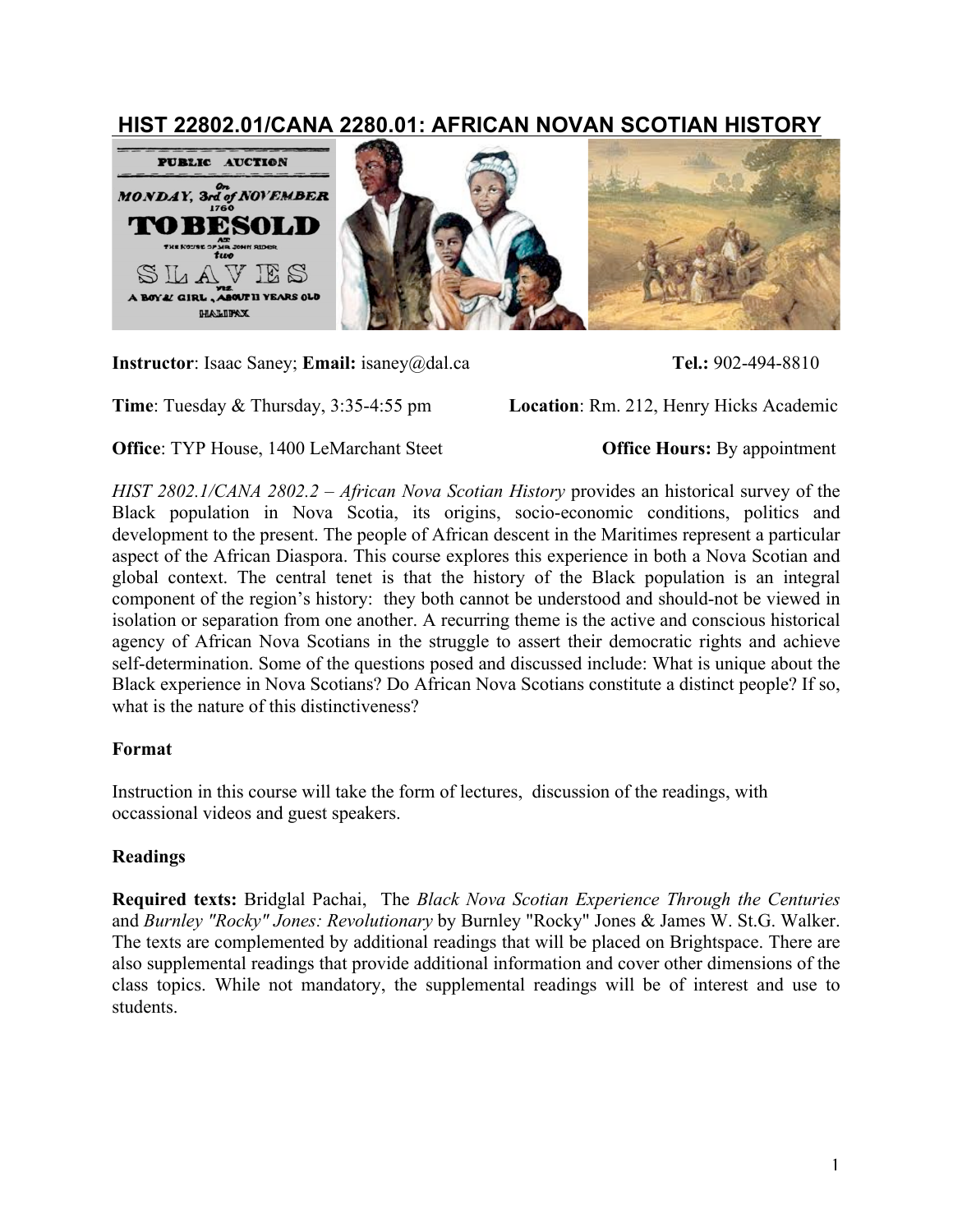# **Evaluation**

| Three review essays: | 30% |
|----------------------|-----|
| Midterm exam:        | 30% |
| Take-home exam:      | 30% |
| Class participation: | 10% |
|                      |     |

# **Due Dates**

Review essays:  $1<sup>st</sup>$  – January 31;  $2<sup>nd</sup>$  – March 8;  $3<sup>rd</sup>$  – April 5.

Midterm examination: February 15.

Take-home examination: Handed out on April 5, due April 13.

**Rewiew Essay**: Each student will choose assigned readings for a specific class or classes and write a short esssay of between 750-1000 words, identifying and discussing the main points, ideas and argument(s) in relation to class lectures and discussions. The  $1<sup>st</sup>$  essay is based on class readings from January 11 to January 25. The 2<sup>nd</sup> essay is based on readings from January 30 to March 6. The 3<sup>rd</sup> essay is based on readings from March 6 to April 5.

**Take-home Examination:** This will be handed out on April 5 and will be due April 18. Students will be required to write on two questions, with word limits of  $750-1000 \& 1,000 -1,500$ respectively. Take-home examinations should be handed in at the TYP House, 1400 LeMarchant Street.

**Class participation:** Students are expected to participate in discussion of assigned readings. This necessitates coming to class prepared. **Do your readings in advance**.

## **Class Outline**

| Jan 9  | Introduction: Course Overview                                                                                                                                                          |
|--------|----------------------------------------------------------------------------------------------------------------------------------------------------------------------------------------|
| Jan 11 | Issues in the historiography and socio-economic study of Black Canada                                                                                                                  |
|        | <b>Readings</b> : George Elliot Clarke, <i>Must All Blackness Be American</i> ; ISaney, <i>On Reparations</i> ;<br>Saney; <i>Our Philosophy</i> ; Burnley "Rocky" Jones & JamesWalker, |

**Jan 16 & 18** The Forced Diaspora I. General overview of Trans-Atlantic Slave Trade II. Slavery in Canada and Nova Scotia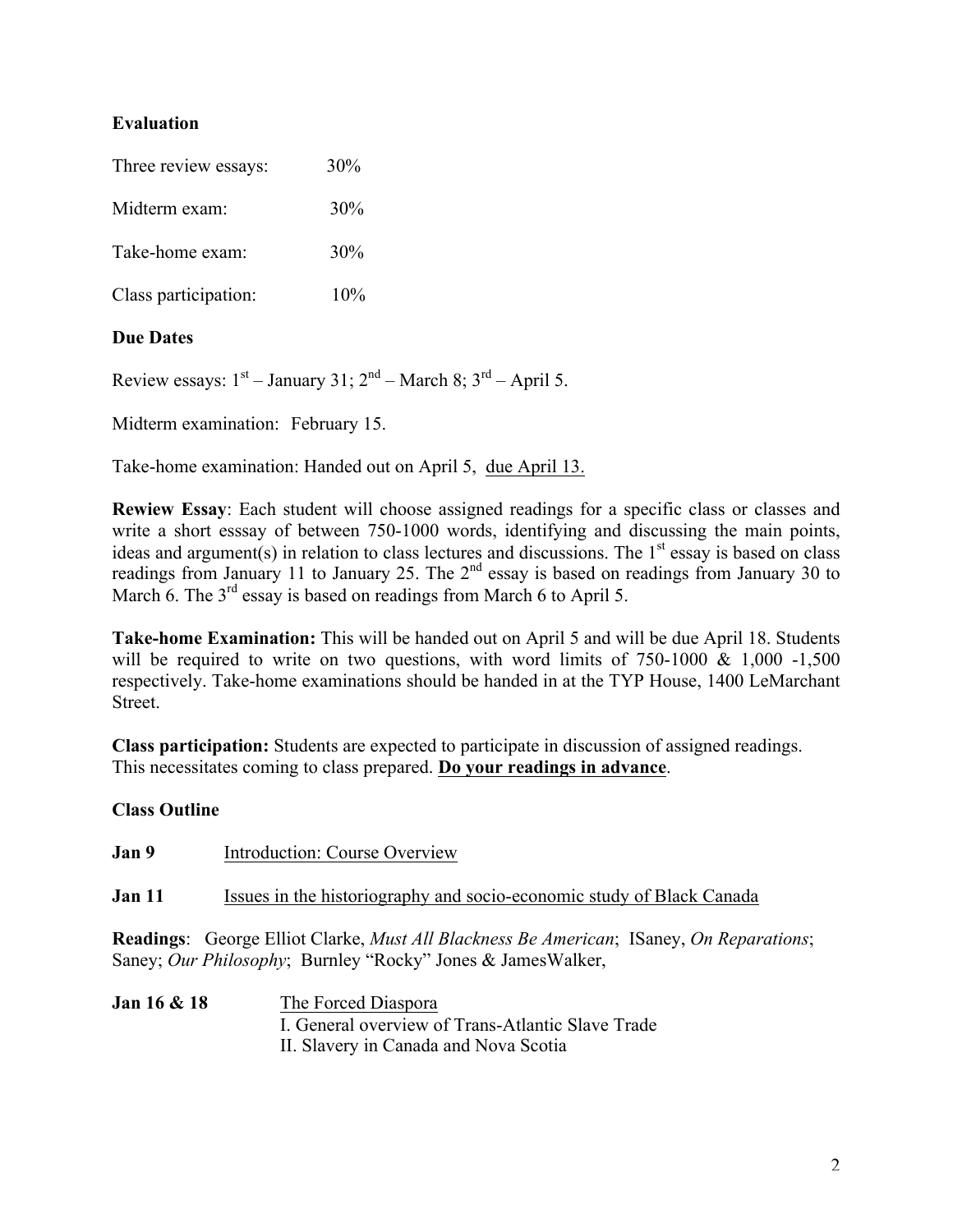**Readings**: Pachai, pp. 5-36; Harvey Imani Whitfield, *Slavery in Nova English Nova Scotia, 1750-1810.*

Supplemental reading: Cooper, *The Secret of Slavery in Canada*; Holman, *Slaves and Servants on Prince Edward Island: The Case of Jupiter Wise*,

**Jan 23 & 25** Black Migration to Nova Scotia: The Role of Black Labour I. The American War of Independence and Africans in the colonies. II. The Arrival the Black Loyalists III. The Land question.

**Readings**: Pachai, pp. 37-56; Whithead, *Leaving New York for Nova Scotia.*

**Jan 30 & Feb 1** Black Migration to Nova Scotia: The Role of Black Labour I. The Shelburne Riot: Early issues of race and class in Nova Scotia. II. The Sierra Leone Migration III. Loyal or not?

**Readings**: Pachai, pp. 37-56; Cahill, *The Black Loyalist Myth in Atlantic Canda*; Whithead, *Life in Nova Scotia*; Walker, *Myth, History and Revisionism: The Black Loyalists Revisited*.

| Feb 6 | Black Migration to Nova Scotia: The Role of Black Labour |
|-------|----------------------------------------------------------|
|       | I. The Maroons                                           |
|       | The Maroon Legacy                                        |

**Readings**: Pachai, pp. 56-65; James D. Lockett, *The Deportation of the Maroons of Trelawny Town to Nova Scotia, then Back to Africa*.

**Feb 8** Black Migration to Nova Scotia: The Role of Black Labour I.The Napoleonic Wars and Nova Scotia I1. War of 1812 and Africans in the United States III. Arrival of the Black Refugees

**Readings**: Pachai, pp. 68-102; Whitfield, *The Development of Black Refugee Identity in Nova Scotia, 1813-1850*.

| <b>Feb 13</b> | Black Migration to Nova Scotia: The Crucial Role of Black Labour |
|---------------|------------------------------------------------------------------|
|               | 1. Cape Breton                                                   |
|               | 2. The Garvey Movement                                           |

**Readings**: Pachai, pp. 152-156; Paul MacDougall, *Marcus Garvey and Nova Scotia*; Paul Macdougall, *The Glace Bay Universal Negro Improvement Association*;

- **Feb 15** Midterm Exam
- **Feb 27 & March 1** Institution for Survival: The Church I. General Overview of the Church's role and function in African North American Communities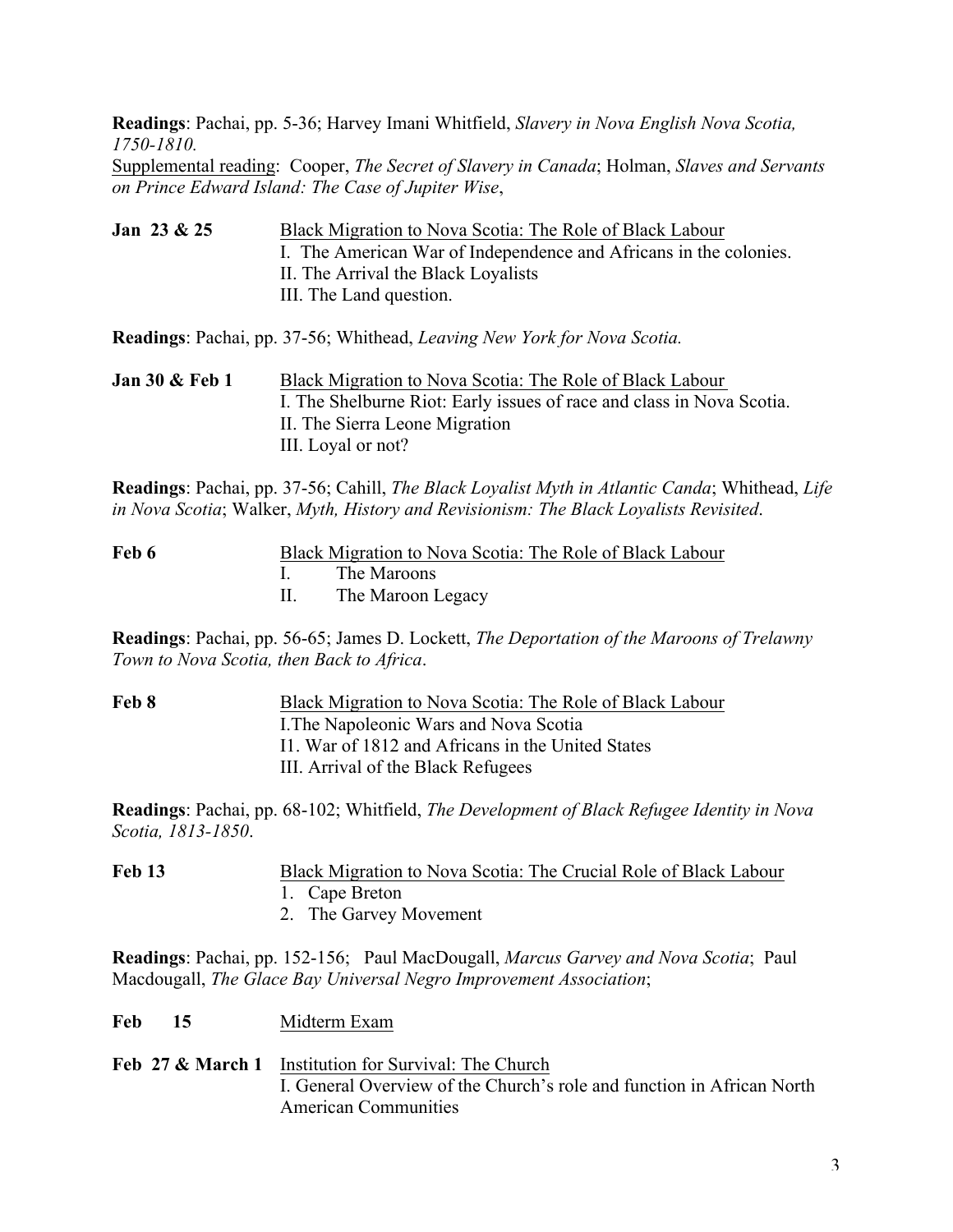II. Historical context for this role III. The Church and Black Nova Scotia

**Readings**: Pachai, pp. 102-128; Winks, *Source of Strength? – The Church*; Jones & Walker, pp. 23-25.

**March 6 `** Instrument of Inequality: The Education System and Black Nova Scotians I. The History and Political Economy of Black Nova Scotian History II. Video: *Black Insights- Education* ( 25 minutes) III. The legacy: The BLAC Report. IV. The "To Kill a Mockingbird" debate.

**Readings**: Pachai, pp. 128-140 & 282- 293; BLAC Report, *The History of Black Education in Nova Scotia*; Jones & Walker, pp. 150-162.

Supplemental reading: BLAC report, *Legacy of the Education System*; Saney, *The case against To Kill A Mockingbird*; Winks, *Source of Strength? – The Schools*.

| <b>March 8 &amp; 13</b> | Land Issues and Dispossession                                                       |
|-------------------------|-------------------------------------------------------------------------------------|
|                         | I. Historical background                                                            |
|                         | II. Africville: Lessons and Legacy                                                  |
|                         | III. Videos: <i>Africville</i> (30 minutes) and <i>Black Insights - Land claims</i> |

Readings: Bridglal Pachai, "Early History of Africville" and "The Africville Saga" pp. 156-165 & 252-260 in The *Black Nova Scotian Experience Through the Centuries*, and George Elliott Clarke, *The Death & Rebirth of Africadian Nationalism*.

Supplemental reading: Osberg, *Africville Revisited*; Saunders, *A Visit to Africville*; Allen, *Lessons from Africvillle*.

**March 15** Continuing Odyssey and Strength: Black Women in Nova Scotian I. The central historical role of women II. Video: *Black Mother, Black Daughter* ( 30 minutes) III. Gender issues in the Black Community: Feminism and the Black Community

**Readings**: Hamilton, *Our Mothers Grand and Great: Black Women of Nova Scotia*; Jones & Walker, pp. 7-23; Suzanne Morton, *Spheres in a Separate World: African-Nova Scotian Women in late-19th-Century Halifax County*.

Supplemental readings: Evans, *Telling the Truth*; *Poetry of Faith Nolan and Delvina Bernard*.

**March 20 & 22** Politics and the Black Nova Scotian Community: Struggle for Equality I. Black Nova Scotian Politics: From the AUBA to NSAACP to BUF to the electoral "casino" II. The 1960s.